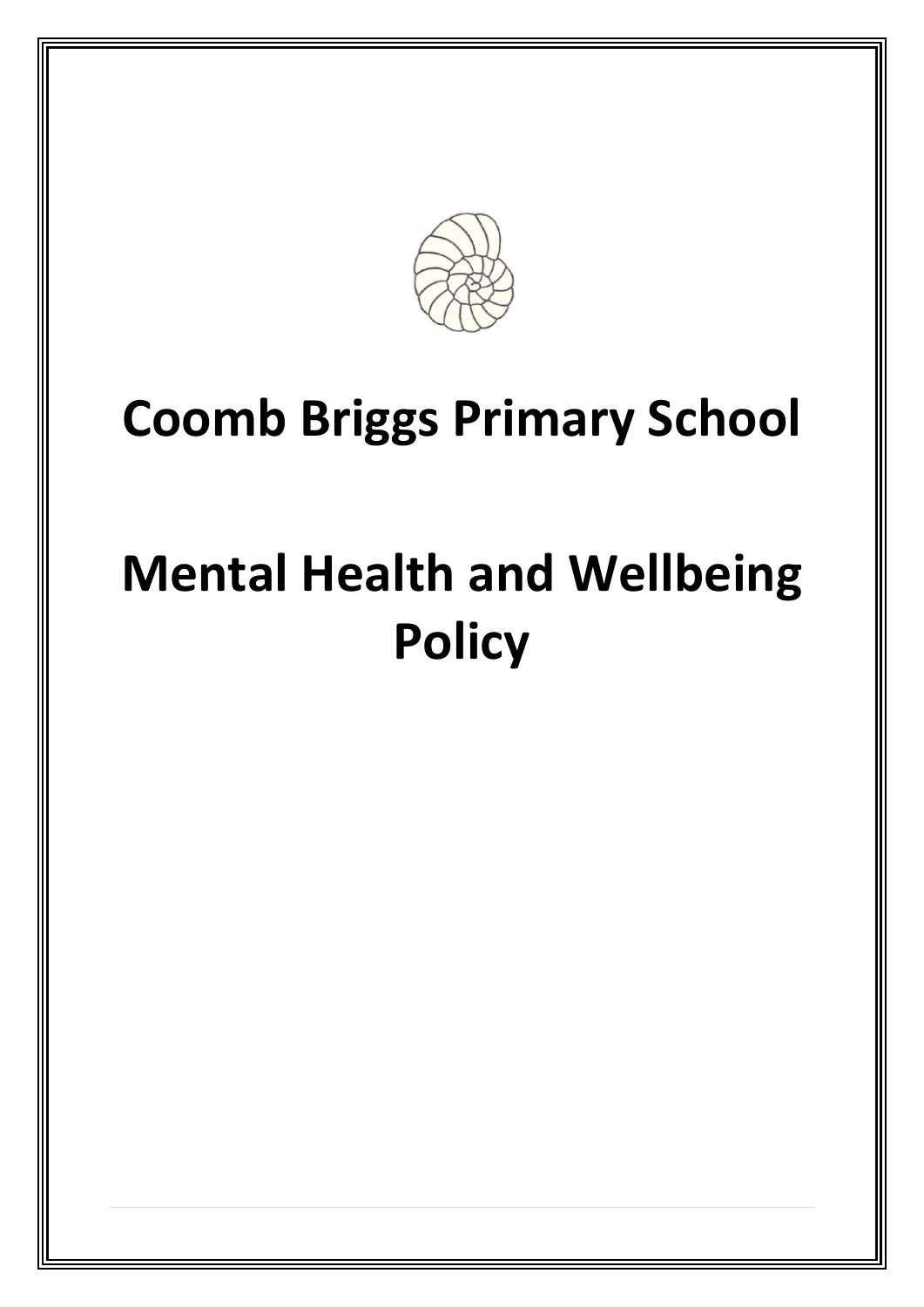## **Description of Setting/introduction**

This policy reflects the character of Coomb Briggs which has approximately 200 mixed gender children between the ages of 4 and 11.

#### **Values Statement**

Our ethos;

*It is our vision to fully equip our children with values, skills and knowledge that provide the building blocks for their future.*

*Mental Health in our school is part of the Health Education curriculum. It is our belief that Mental Health is the responsibility of all staff and should be an integral part of the teaching and learning process.*

#### **Our School Aims are:**

- *To provide an excellent and enjoyable education, so that each child is able to achieve his/her potential.*
- *To develop the physical, emotional, social and communication skills of all involved in the school, so that they are able to make informed decisions.*
- *To provide a caring and stimulating environment, which is safe and welcoming to all, to foster responsible attitudes and encourage good behaviour and relationships, both in and out of school.*
- *To encourage all children to learn how to live and work with other people, to recognise their responsibility and contribute positively to society.*
- *To develop an understanding of good morals and values, as well as respect for all faiths, cultures and ways of life.*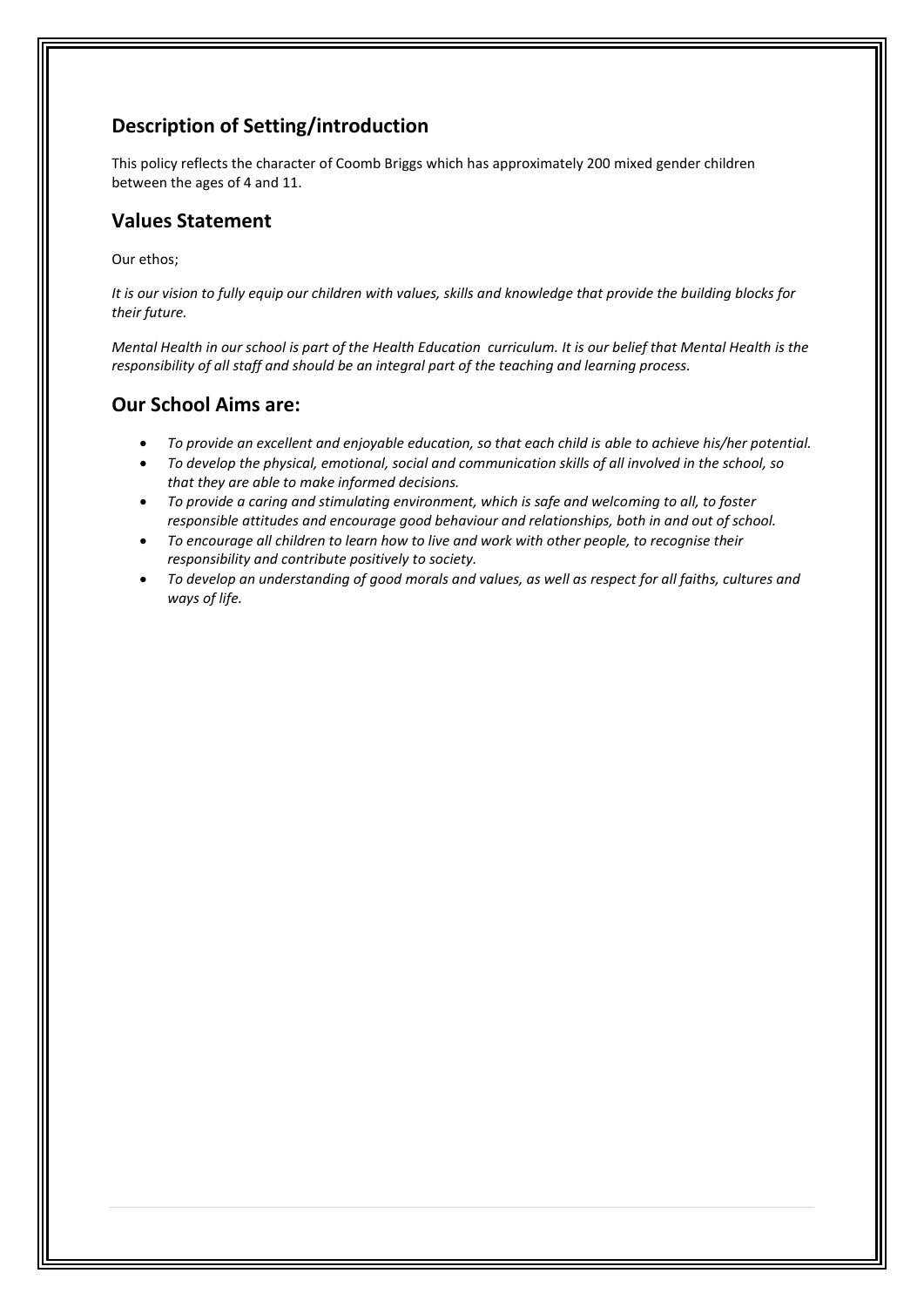#### **Why mental health and wellbeing is important**

At Coomb Briggs Primary School, we aim to promote positive mental health and wellbeing for our whole school community (children, staff, parents and carers), and recognise how important mental health and emotional wellbeing is to our lives in just the same way as physical health. We recognise that children's mental health is a crucial factor in their overall wellbeing and can affect their learning and achievement. All children go through ups and downs during their school career and some face significant life events. In 2017, about 1 in 10 children aged 5 to 16 had a diagnosable mental health need and these could have an enormous impact on quality of life, relationships and academic achievement. The Department for Education (DfE) recognises that: "In order to help their children succeed; schools have a role to play in supporting them to be resilient and mentally healthy". Schools can be a place for children and young people to experience a nurturing and supportive environment that has the potential to develop self-esteem and give positive experiences for overcoming adversity and building resilience. For some, school will be a place of respite from difficult home lives and offer positive role models and relationships, which are critical in promoting children's wellbeing

Our role in school is to ensure that children are able to manage times of change and stress, and that they are supported to reach their potential or access help when they need it. We also have a role to ensure that children learn about what they can do to maintain positive mental health, what affects their mental health, how they can help reduce the stigma surrounding mental health issues, and where they can go if they need help and support.

Our aim is to help develop the protective factors which build resilience to mental health problems and to be a school where:

- All children are valued.
- Children have a sense of belonging and feel safe.

• Children feel able to talk openly with trusted adults about their problems without feeling any stigma.

- Positive mental health is promoted and valued.
- Bullying is not tolerated.

In addition to children's wellbeing, we recognise the importance of promoting staff mental health and wellbeing.

#### **Pupils mental health and wellbeing**

At Coomb Briggs we offer a safe and calm environment in which the children can learn. We have links with outside agencies and have staff in school who provide children with support regarding their mental health and wellbeing when necessary.